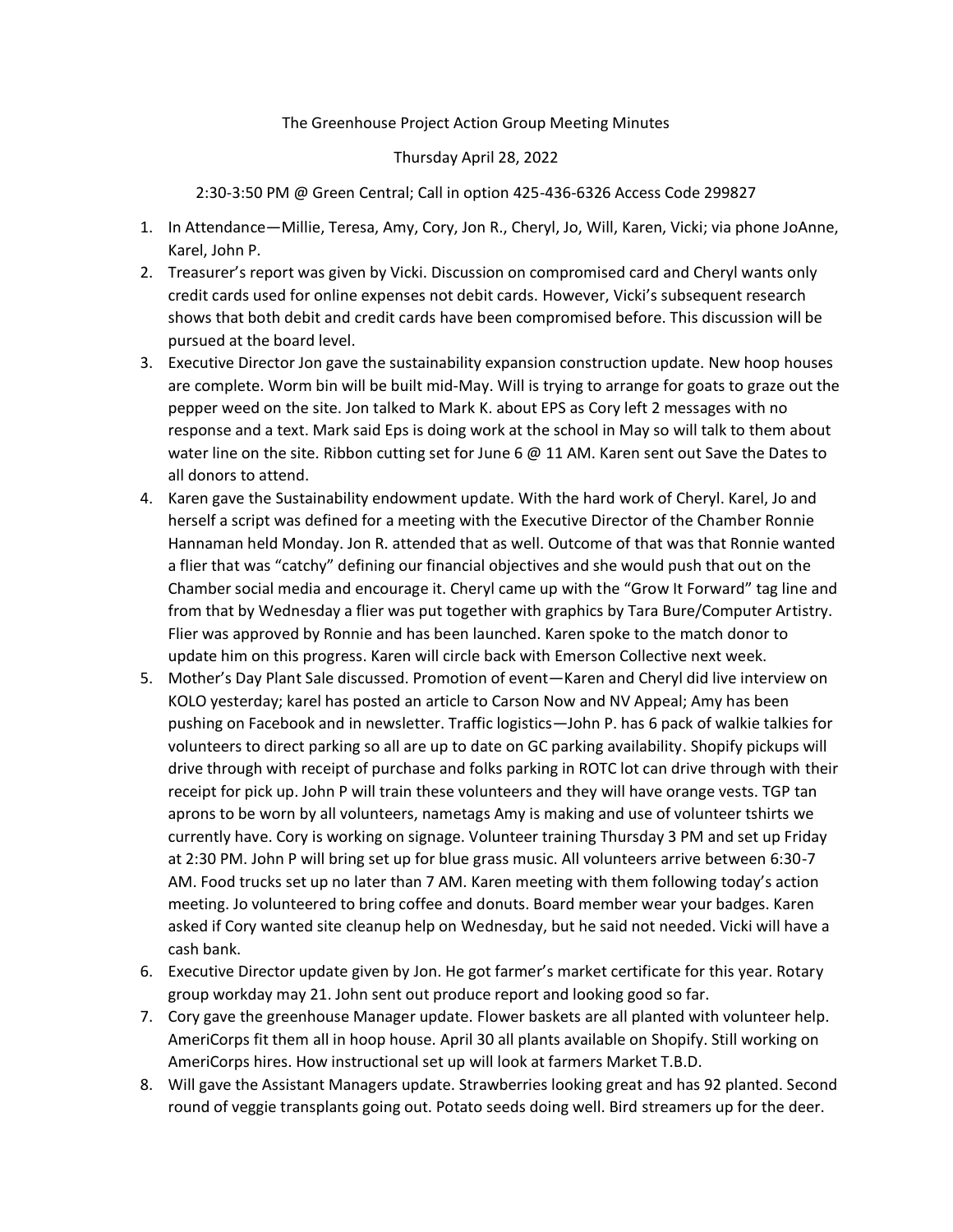- 9. Amy gave the Education Coordinator update. Ten have been consistent on volunteer training. Amy will give complete update on website transfer and Karen will send her the pdf of the "Grow It Forward" flier and meet on how that layout should come together on website. A local resource being looked into for volunteer t-shirts so smaller quantities can be purchased at same discount.
- 10. No FFA/AG update provided.
- 11. Newsletter discussion for July. Due date June 17. Grow it Forward, Save the date for Harvest Dinner, Board Bio from Jo and donor thank yous all part of this issue. Also great Western Steam Up event brought by Karen as talked about at the Chamber meeting but it was decided that July1-4 was a conflict for volunteers with farmers market and holiday.
- 12. Next meeting Thursday May 26 at 2:30 PM at GC with call in option.
- 13. Meeting adjourned at 3:50 PM.